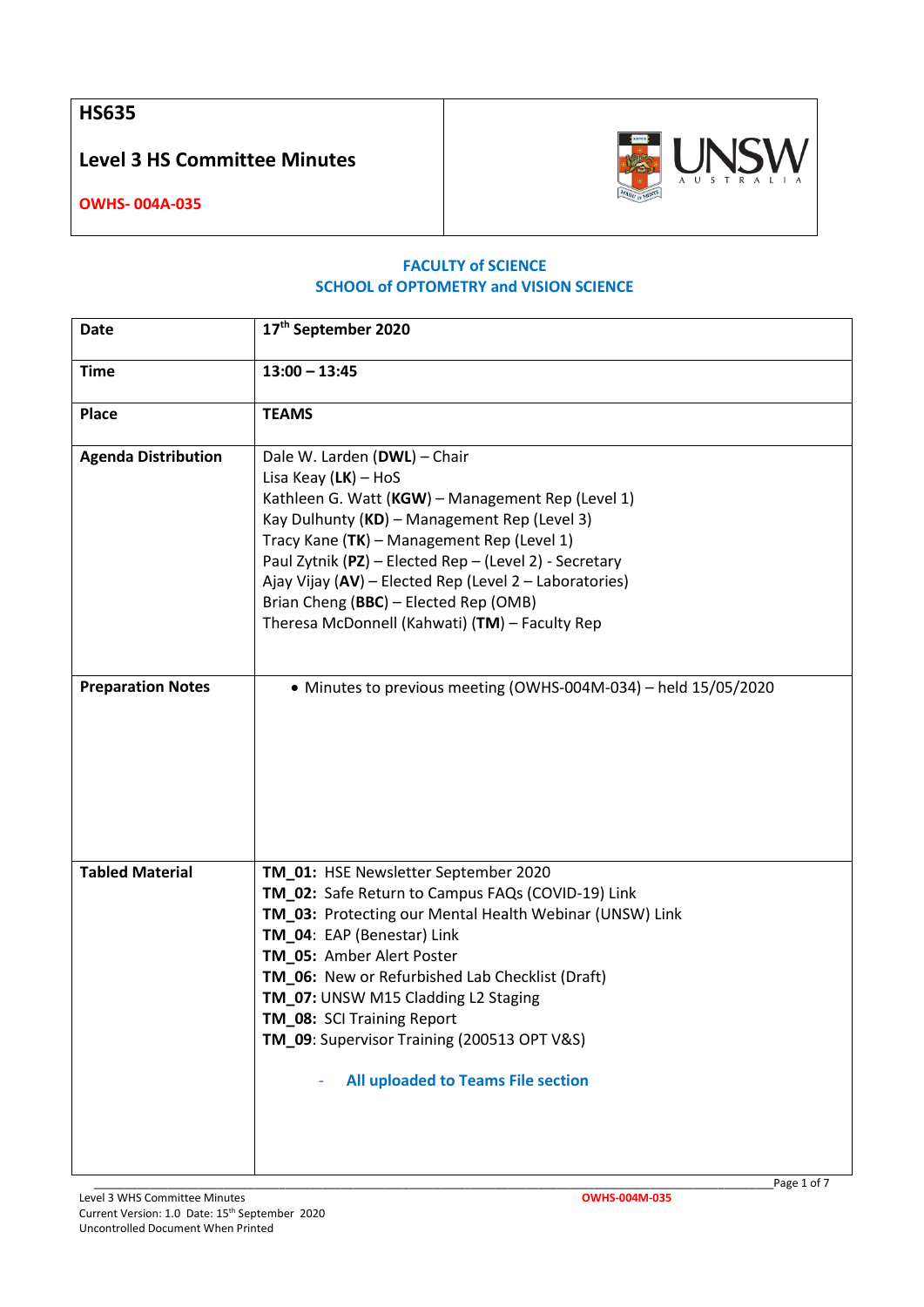| <b>Agenda Item</b>                                                                                                                                                                           | <b>Report from</b> |
|----------------------------------------------------------------------------------------------------------------------------------------------------------------------------------------------|--------------------|
| 1. Acknowledgement of Country                                                                                                                                                                | Chairperson        |
| We respectfully acknowledge the Bedegal People who are the traditional<br>custodians of the land on which this meeting is conducted. We respectfully<br>acknowledge elders past and present. |                    |
| 2. Welcome and apologies                                                                                                                                                                     |                    |
| Present: DWL, LK, KD, PZ, AV, BBC, TM, (Hari- New postgrad Rep)                                                                                                                              |                    |
| Absent: KGW, TK.                                                                                                                                                                             |                    |
|                                                                                                                                                                                              |                    |
|                                                                                                                                                                                              |                    |
|                                                                                                                                                                                              |                    |
| 3. Approval of Minutes - Tabled Material:                                                                                                                                                    | Chairperson        |
| OWHS-004M-034 (15/05/2020)                                                                                                                                                                   |                    |
|                                                                                                                                                                                              |                    |
|                                                                                                                                                                                              |                    |
| Previous minutes approved.                                                                                                                                                                   |                    |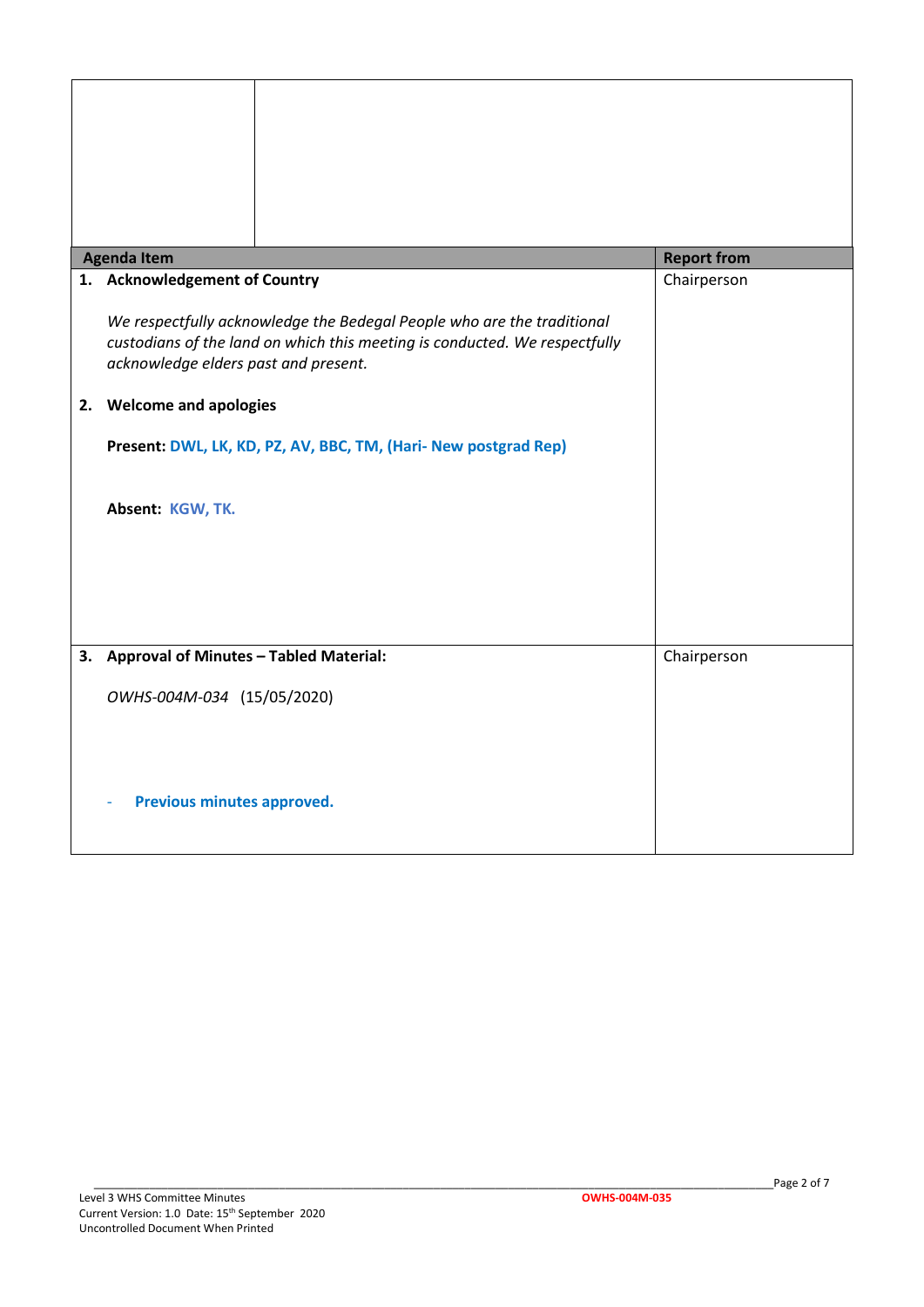| 4. Action items and matters arising from the previous meeting |                                                                                                                                       |                          |
|---------------------------------------------------------------|---------------------------------------------------------------------------------------------------------------------------------------|--------------------------|
| 4.1 HS049 update- Still Pending                               |                                                                                                                                       | (TM)                     |
|                                                               |                                                                                                                                       |                          |
| 4.2 Warden Training<br>members invite.                        | - Additional face to face fire training next week due to flammable<br>cladding on Rupert Myers. Dale has emailed relevant ECO team    | (DWL)                    |
| 4.3 PAT Unit Calibration<br>-Due in October                   |                                                                                                                                       | (DWL)                    |
| 4.4 Project Salus Update<br>-Still aiming for Q1 2021         |                                                                                                                                       | (TM)                     |
| 4.5 COVID 19                                                  | -More students returning for face to face Optom classes.                                                                              | (ALL)                    |
|                                                               | - New risk management form has been created for Preclinic and<br>Computer lab teaching spaces due to student numbers increasing.      |                          |
|                                                               | -Approval has also been given to increase numbers in post graduate<br>rooms. Postgrads in these rooms must wear masks.                |                          |
| <b>Muhammad regarding this.</b>                               | -Hand sanitizer provided by facilities not always being filled. Empty<br>over at computer lab . Dale will check with Estate managemnt |                          |
|                                                               |                                                                                                                                       |                          |
| <b>Communication In and Out</b><br>5                          |                                                                                                                                       | Chairperson or Secretary |
| 5.1. Training Statistics (TK) (05.06.2020)                    |                                                                                                                                       |                          |
|                                                               |                                                                                                                                       |                          |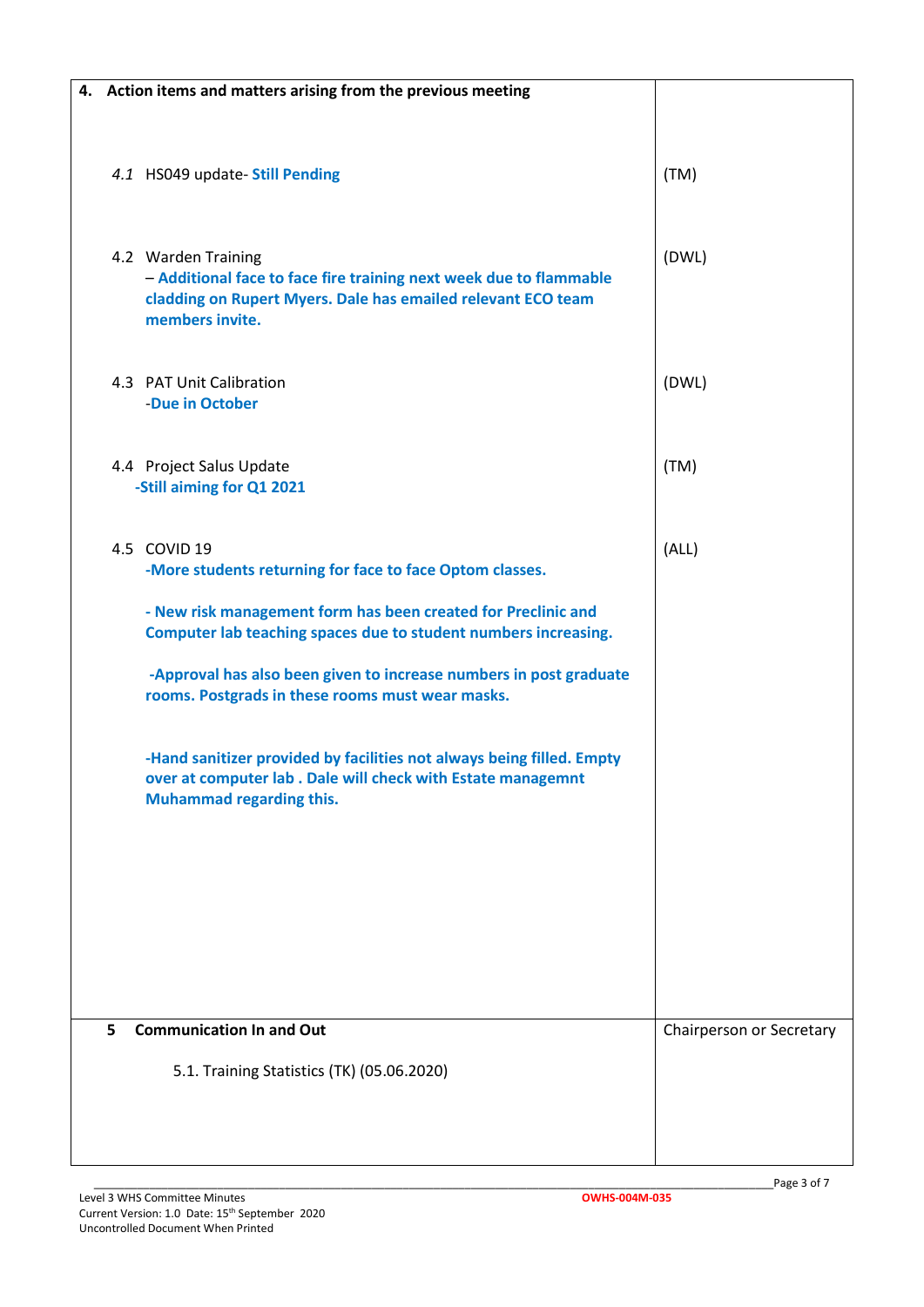| 6 | <b>Review of Hazards &amp; Incidents Report</b>                                                                                                                      | Update from each |
|---|----------------------------------------------------------------------------------------------------------------------------------------------------------------------|------------------|
|   | 6.1 Issue #25357 (Incident - Building) - Water leak - closed                                                                                                         | workgroup        |
|   | 6.2 Issue #25366 (Hazard - Building) - Blind Spots - in progress                                                                                                     | representative   |
|   | Teressa will look at carpark issue with Dale offline                                                                                                                 |                  |
|   | 6.3 Issue #25367 (Hzd - Building) - Blind Spots - Car Park - in progress<br>- Teressa will look with Dale offline                                                    |                  |
|   | 6.4 Issue #25985 (Hzd - STF) - Lighting - closed                                                                                                                     |                  |
|   | 6.5 Issue #25986 (Hzd - STF) - Damaged Surface (OMB) - closed                                                                                                        |                  |
|   | 6.6 Issue #26142 (Hzd - STF) - Lighting - closed                                                                                                                     |                  |
|   | 6.7 Issue #26252 (Hzd - STF) - Lighting - closed                                                                                                                     |                  |
|   | 6.8 Issue #26641 (Hzd - STF) - Lighting - closed                                                                                                                     |                  |
|   | 6.9 Issue #26454 (Incident $-$ STF) $-$ closed                                                                                                                       |                  |
|   | -RSI issues with staff member working at home on laptop. Desktop<br>computer issued.                                                                                 |                  |
|   | 6.10 Issue #26470 (Incident RSI) - closed                                                                                                                            |                  |
|   | Student tripped stepping over Chain in clinic used to restrict access due<br>to covid. Chain has been taken down and replaced with barriers. No<br>serious injuries. |                  |
|   |                                                                                                                                                                      |                  |
|   |                                                                                                                                                                      |                  |
|   |                                                                                                                                                                      |                  |
|   |                                                                                                                                                                      |                  |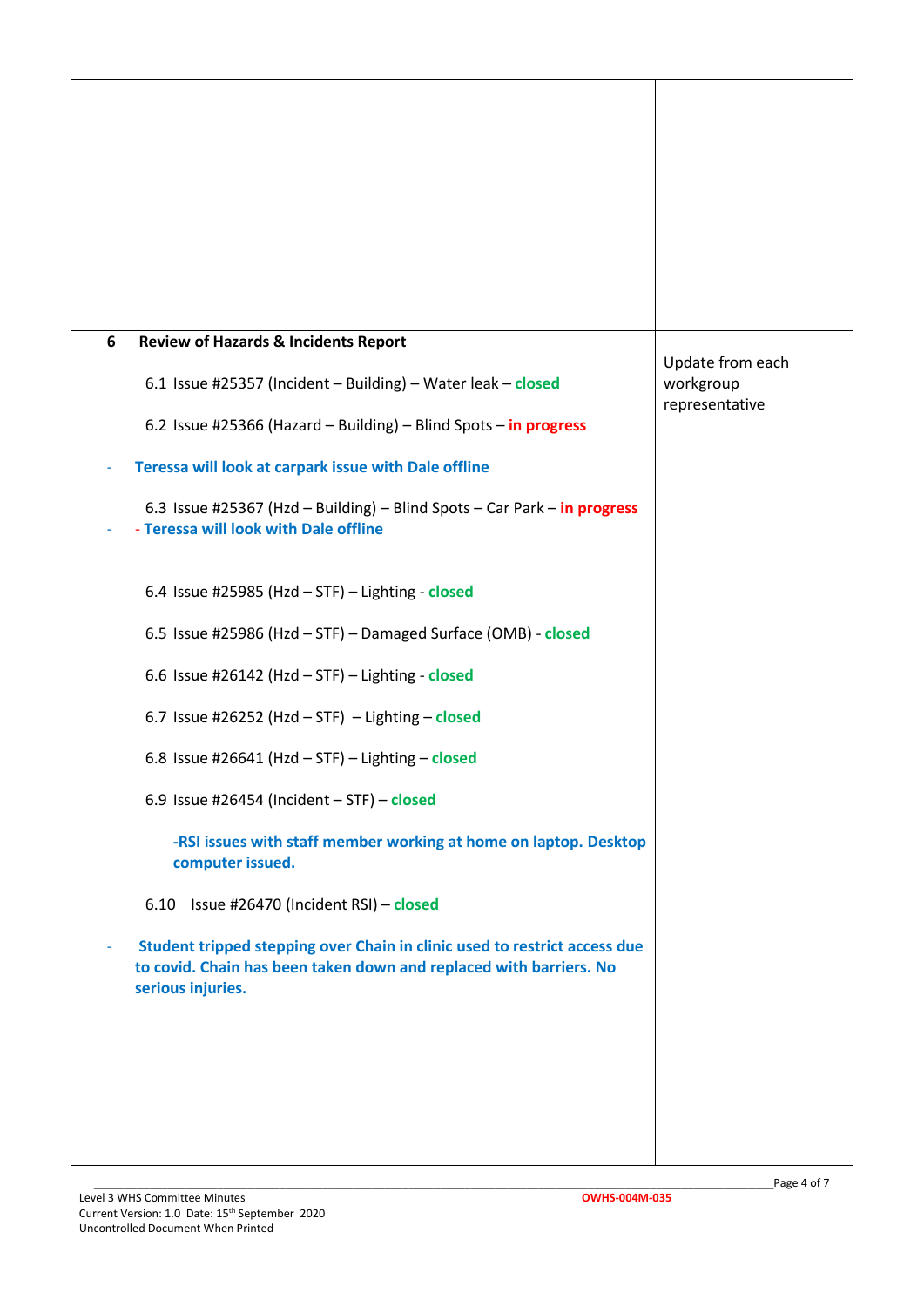| $\overline{\mathbf{z}}$<br><b>Workplace Inspections</b><br>7.1 Progress on completion of School/Unit Workplace Inspections<br>Due November/December/January 2020 -<br>• Nil to report                                                                                                                       | Update from each<br>workgroup<br>representative |
|-------------------------------------------------------------------------------------------------------------------------------------------------------------------------------------------------------------------------------------------------------------------------------------------------------------|-------------------------------------------------|
| Possibly some offices need to be held over if majority of staff are still<br>working from home.                                                                                                                                                                                                             |                                                 |
| 7.2 Progress on completion of Electrical testing and tagging schedule<br>Clinic Completed - PC Labs during Nov/Dec<br>٠                                                                                                                                                                                     |                                                 |
| PAT Unit due for Calibration in October<br>٠<br>As part of risk assessment for cladding removable, project management<br>has hired and external test and tag electrician to do a one off test and<br>tag of the whole building. Dale will liaise to make sure they do not<br>override our own tested items. |                                                 |
| 8<br><b>WHS Training Update</b><br>8.1 Progress on new workers who have completed mandatory WHS<br>training<br>• Last report (18.05.20)                                                                                                                                                                     | (TM)                                            |
| 8.2 Any other training needs<br>• HS Consultation Training (HSEC0002)<br>• Supervisor Training (Online)                                                                                                                                                                                                     | (DWL)                                           |
| • Warden Training online (EMFW2020) - annual                                                                                                                                                                                                                                                                |                                                 |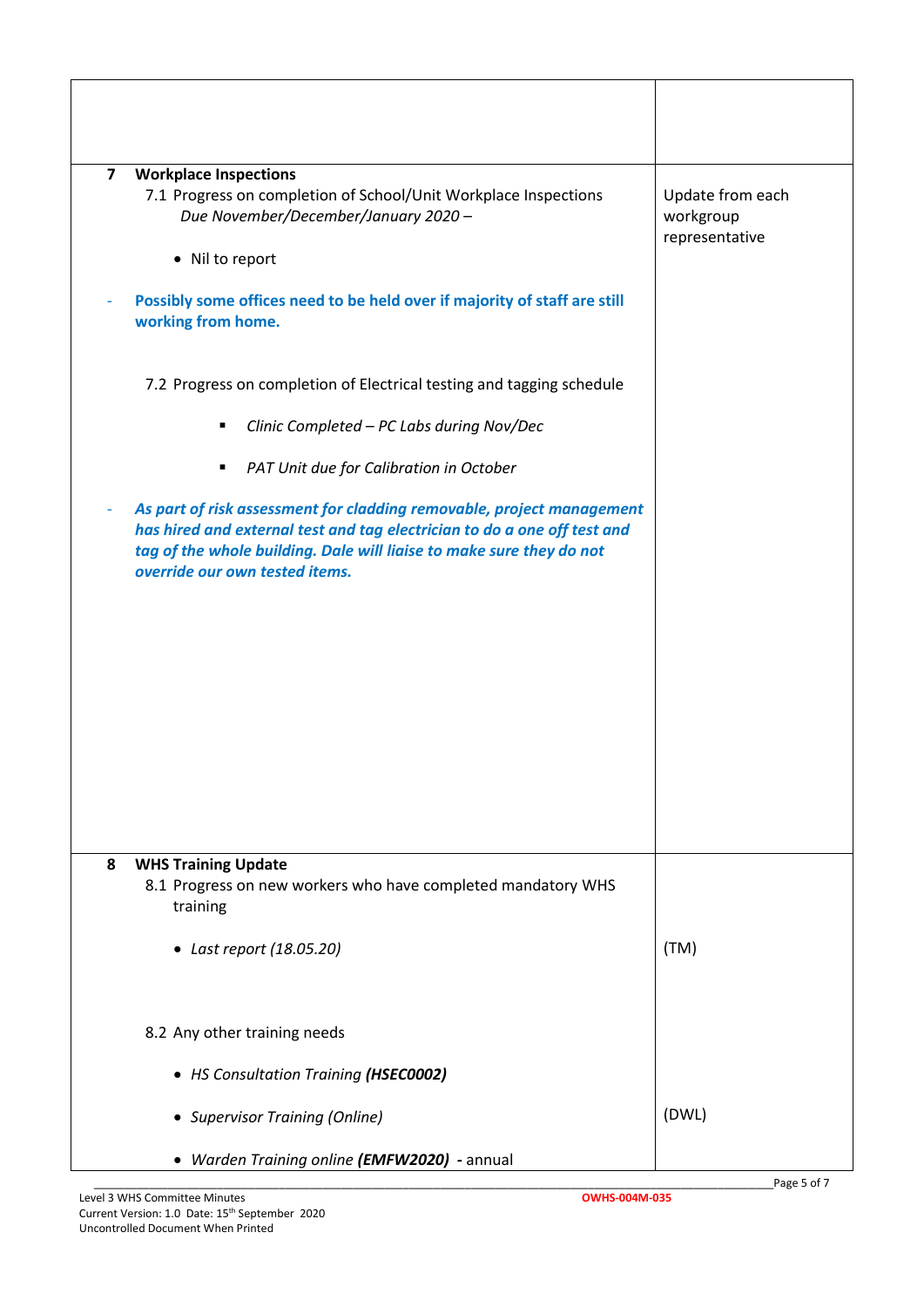| 9<br><b>First aid, Emergency and Security Arrangements</b><br>9.1 Review availability of First Aid Officers and Fire Wardens in all work<br>areas:                                                                     | Update from each<br>workgroup<br>representative |
|------------------------------------------------------------------------------------------------------------------------------------------------------------------------------------------------------------------------|-------------------------------------------------|
| Advanced Fire Training Scheduled (22/10/2020)<br>$\bullet$<br>Most ECO Team are off-site: BHVI; CFEH; SOVS ECO team on-site<br>$\bullet$                                                                               |                                                 |
| 10<br><b>Changes to Workplace</b><br><b>Cladding Replacement</b><br>-Proceeding quite well. Level 2 starts in 2 weeks. Clinic will done<br>after hours. Exterior of building will likely take until the end of<br>year | Update from each<br>workgroup<br>representative |
| <b>Environmental matters</b><br>11                                                                                                                                                                                     |                                                 |
| Pigeon Infestation                                                                                                                                                                                                     |                                                 |
| -Looking at putting more pigeon deterring devices in place<br>whilst cladding is being replaced.                                                                                                                       |                                                 |
| 12 New business/Business without notice                                                                                                                                                                                |                                                 |
| 12.1 COVID 19                                                                                                                                                                                                          | (DWL)                                           |
| 12.2 Post-Graduate Rooms.                                                                                                                                                                                              |                                                 |
| 12.3 Undergraduate Teaching Program (RMFs: SCI-OPTOM-19451<br><b>SCI-OPTOM-19454)</b>                                                                                                                                  |                                                 |
| Proceeding at almost full capacity. All students and supervisors need to<br>reed new risk management forms. Have been placed on safesys.                                                                               |                                                 |
| Teressa: lab Biological register due on October 16- Ajay to update.<br>Teressa will liaise with Kate and Ajay.                                                                                                         |                                                 |